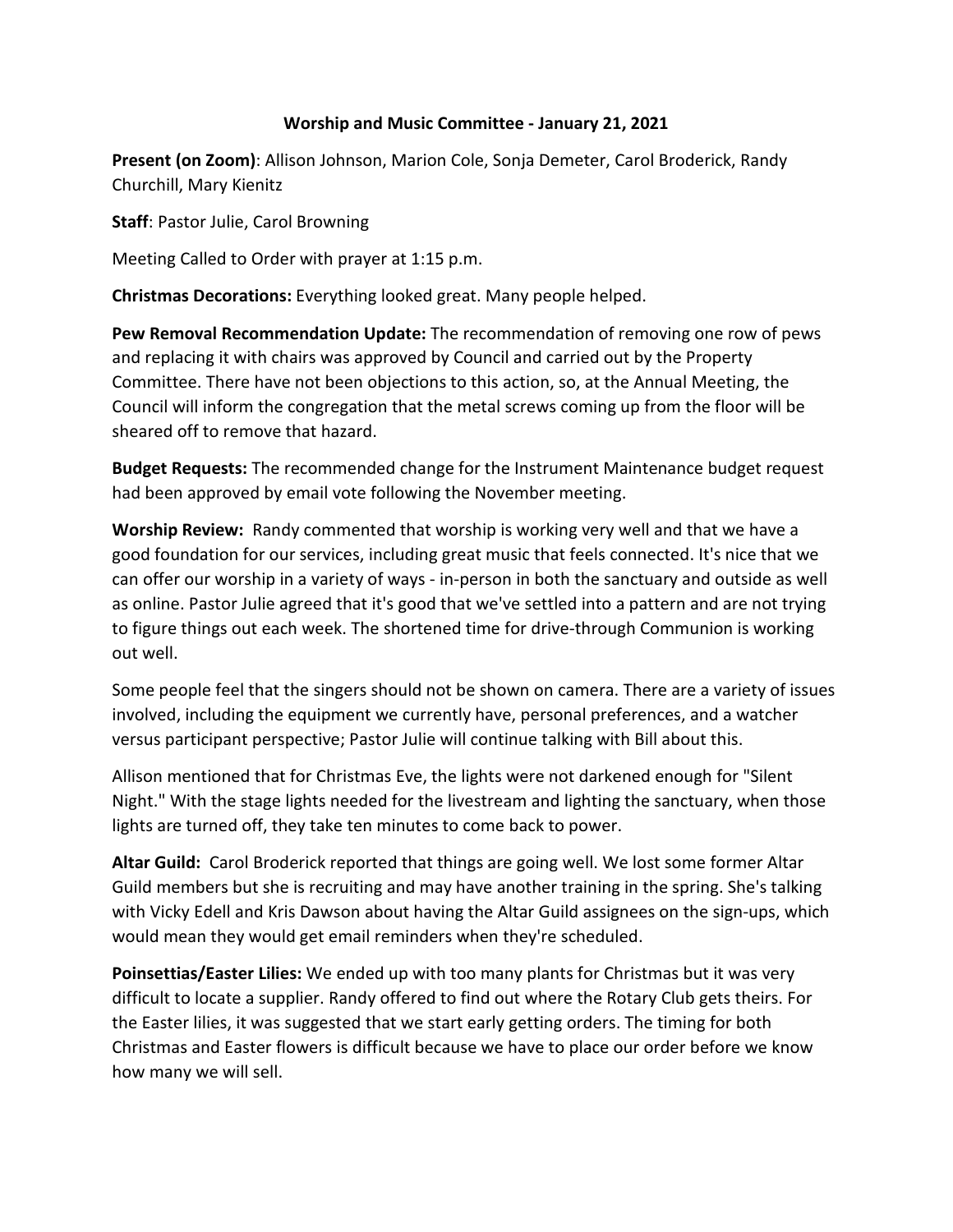**Lent:** Ash Wednesday is March 2. Pastor Julie plans to invite various church committees to present the messages at our Holden Evening Prayer series, sharing about the work of their committees in light of a scripture passage and the mission of the church. With the current COVID situation, there will be Soup Suppers but they will be held outside in the pavilion.

**Next meeting time:** Wednesday, February 16 at 1:15 p.m. (in the pavilion, weather permitting)

Meeting adjourned with prayer at 2:10 p.m.

Notes respectfully submitted by Pastor Julie Morris.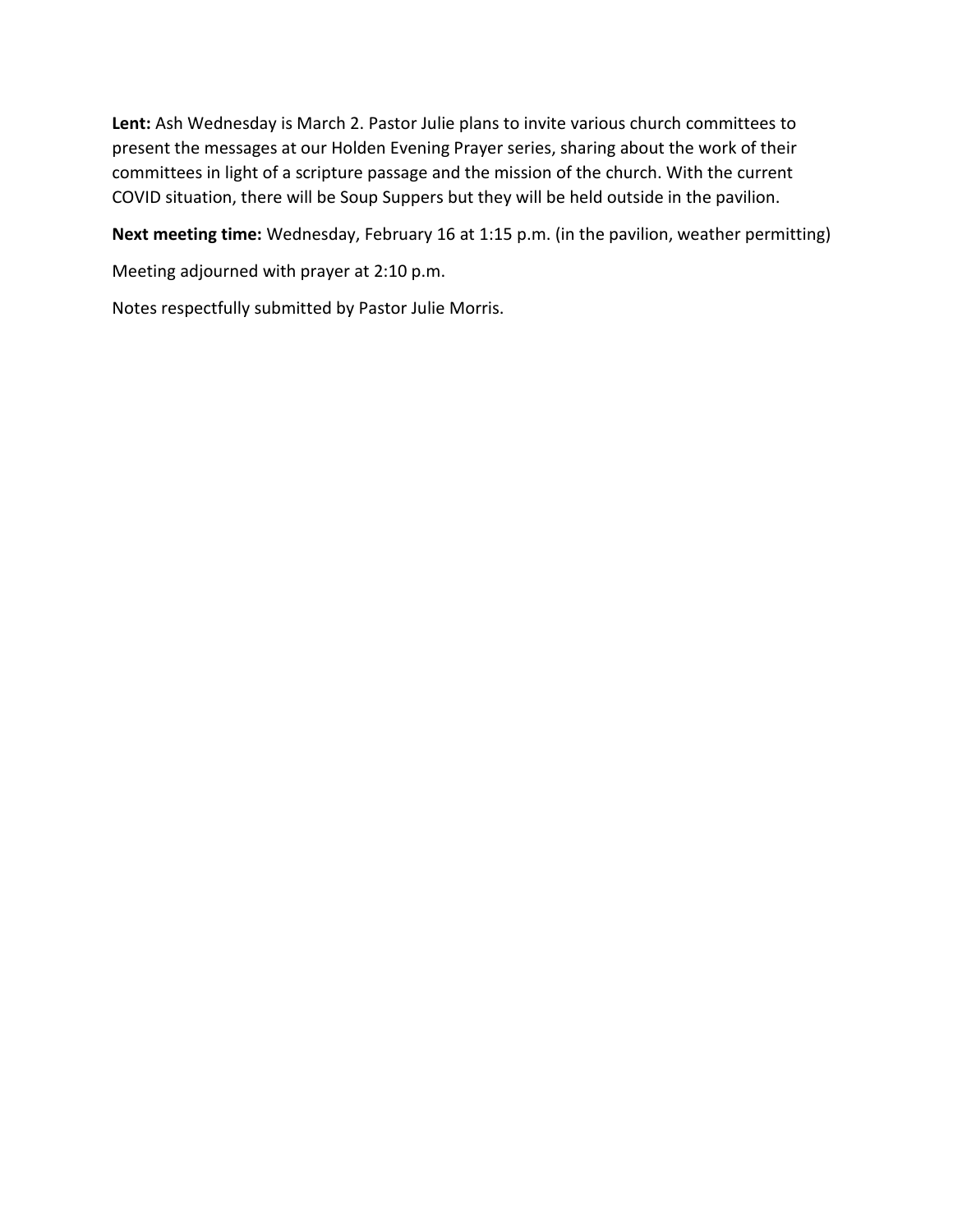## **Worship and Music Committee - March 16, 2022**

**Present**: Randy Churchill (Chair), Allison Johnson (Council Liaison), Marion Cole, Mary Kienitz

**Absent:** Carol Broderick, Sonja Demeter

**Staff**: Pastor Julie, Carol Browning

Meeting Called to Order with prayer at 1:17 p.m.

**Epiphany Stars:** Marion shared that she has been making the Epiphany/Advent stars that Karen Cherry suggested.

**Ash Wednesday and Wednesday Evening Prayers:** Randy commented that the 7:00 p.m. worship with St. Columba's was an excellent service. Everyone felt that lots of people were enjoying the Holden Evening Prayers.

**Afternoon Chapel:** Randy said that it's going well, that there is a nucleus of people who appreciate it, even though the numbers aren't that large. Mary asked whether men were coming; she would like to bring Ric.

**Worship Assistants:** Randy reported that he had talked with Mike McClary about being the head usher but Mike is not interested. Scott Fajnor might be; Randy will follow up with him. It was also suggested that Vicky might have some ideas about possible head ushers.

The suggestion was made to offer training so that the volunteers know what is expected now that we've returned to regular, in-person worship. We settled on a Saturday morning in May - May 14, as "Spring Training," from 9:00-10:00 a.m. for the ushers & greeters and 10:00-11:00 a.m. for the lectors, assisting ministers, and communion assistants. Randy offered to bring doughnuts and coffee.

A few people expressed concerns about not having enough sign-ups for each Sunday. Things have changed from the way it used to be. People won't commit more than 2 weeks ahead and don't follow up on getting replacements for their spots. The reality is that for many families, they come once a month. Randy asked if there was a time that would work better for families. Pastor Julie shared that Joe had done "listening sessions" with all of the families. We need to understand that what the Spirit is inviting rubs up against structured systems.

**Music:** After some discussion about CCLI songs and not printed music, it was requested that we add to the bulletin that CCLI doesn't allow the printing of music notation.

**Ad Hoc Committee:** Randy is part of a new ad hoc committee that is reviewing the use of our facilities, what is needed, where we're going, etc. and they will be interviewing the staff and inviting ideas, suggestions, and comments from the congregation.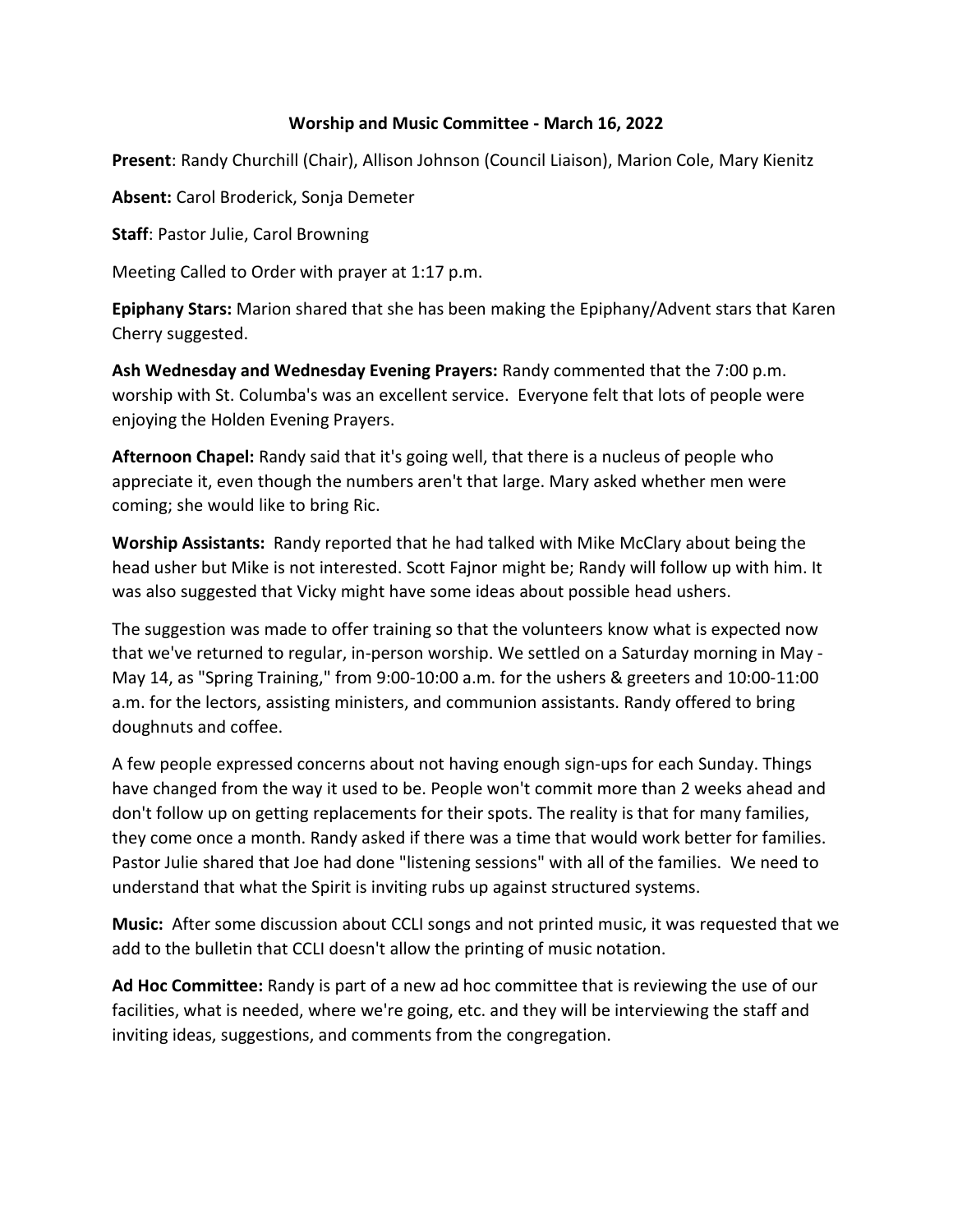**Easter Advertising:** The *Acorn* now comes out on Saturdays. We'll do one ad for April 9 for our Holy Week worship with St. Columba's, and one on April 16 for Easter worship only. Allison offered to see about getting a banner for the front lawn to advertise to the neighborhood.

**Holy Week Worship:** Maundy Thursday and Good Friday evening services will be done with St. Columba's, here at Mount Cross, while the Easter Vigil on Holy Saturday will be at St. Columba's. For Ash Wednesday, Pastor Julie and Deacon Cecelia joined Fr. Greg for their Noon service. There were about 30 in attendance, with 15 of those being from Mount Cross.

**Leadership Retreat:** Pastor Julie reminded everyone that the Leadership Retreat was coming up on Sunday, March 27, from Noon to 5:00 p.m., on site.

**Next meeting time:** Wednesday, April 20, at 1:15 p.m.

Meeting adjourned with the Lord's Prayer at 2:43 p.m.

Notes respectfully submitted by Pastor Julie Morris.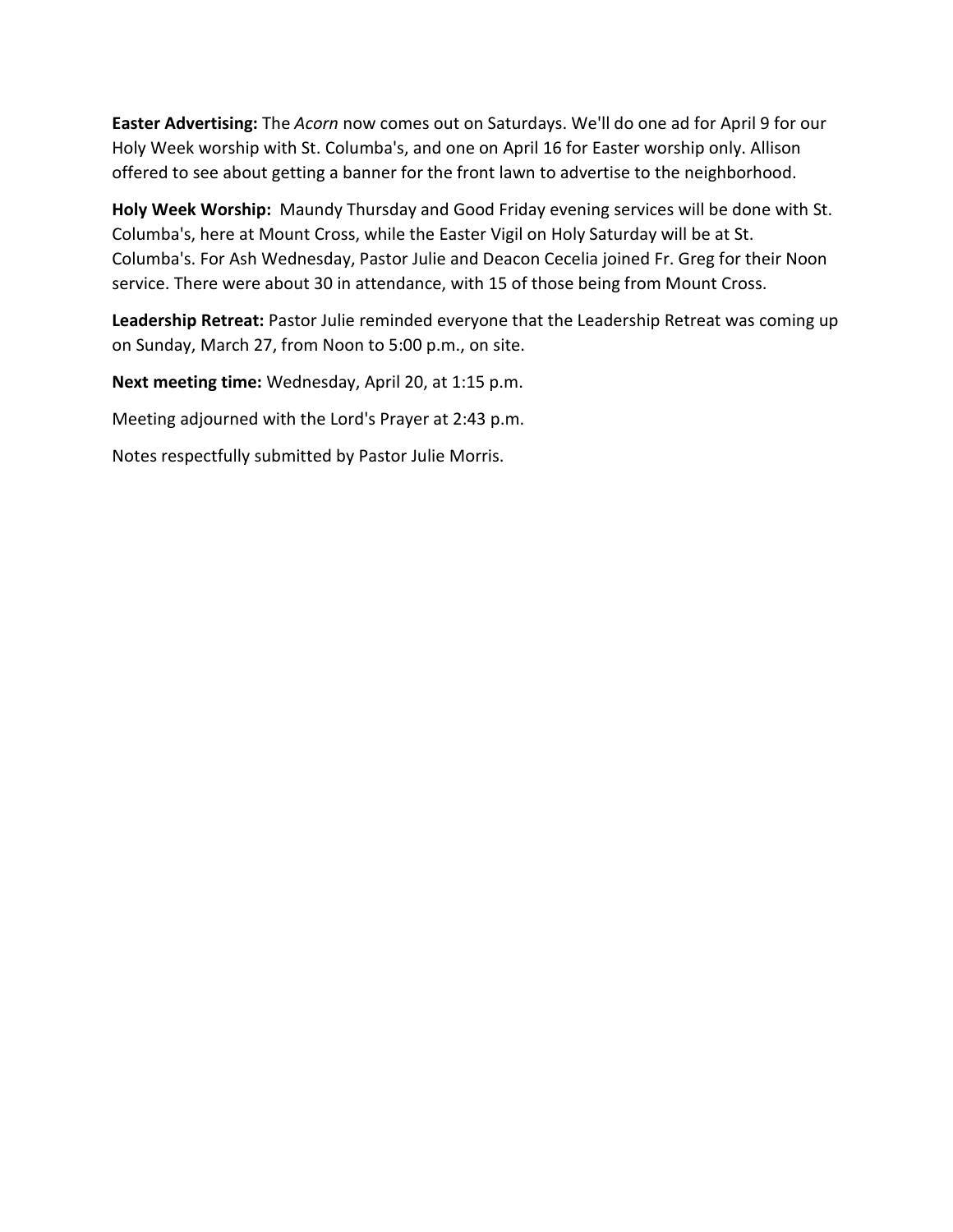## **Worship and Music Committee - April 20, 2022**

**Present**: Randy Churchill (Chair), Allison Johnson (Council Liaison), Sonja Demeter, Mary Kienitz

**Absent:** Carol Broderick, Marion Cole

**Guest:** Bill Stoll

**Staff**: Pastor Julie, Carol Browning

Meeting Called to Order with prayer at 1:16 p.m.

**Holy Week Review:** Pastor Julie asked people to share what part of Holy Week was particularly special to them. Mary found the Good Friday tenebrae to be very inspirational and meaningful, a different kind of service than she had experienced before. She also appreciated the Easter Vigil. Randy highlighted Easter Sunday, with the joy of having his whole family together in a full church with a great sermon. It was a "good Sunday." Sonja found the Maundy Thursday worship to be a great and moving service. Mary also appreciated the Easter Children's Message with the conga line of unburying the Alleluia. Randy agreed that there was a lot of joy that morning with so many children, lots of Alleluias, and having the choir sing. Pastor Julie was moved by telling the Exodus story at the Easter Vigil by the fire pit.

The suggestion was made that for Easter Sunday next year, we purchase some extra flowers to add to the outdoor cross for those who don't have any in their yard to bring.

**Ad Hoc Facilities Committee:** Bill Stoll joined us as a representative of the ad hoc facilities committee that Randy had told us about last month. Bill shared that the committee members are meeting with individual committees and staff to solicit feedback on what is needed to best serve where Mount Cross is now and going forward. Their timeline is to gather information in April and May, meet in mid-June to review the ideas and suggestions received, and wrap up by September. He commented that in meeting with the Learning Committee, they would like to see a playground redo as well as a "soft spot" in the church for children, like a "pray ground" area with carpeting, perhaps some rocking chairs available. He asked for ideas from Worship & Music.

A number of brainstorming ideas were shared with Bill to take back to the ad hoc group. We look forward to seeing their final report. Bill thanked everyone for their input and said that the committee is not looking at things from the perspective of available funds but rather putting everything on the table.

**"Spring Training":** Pastor Julie reminded everyone that our Spring Training for Liturgical Ministers will be Saturday, May 14, from 9:00-10:00 a.m. for Lectors/Assisting Ministers/Communion Ministers and 10:00-11:00 a.m. for Ushers/Greeters. We need to be sure to publicize this event and encourage attendance.